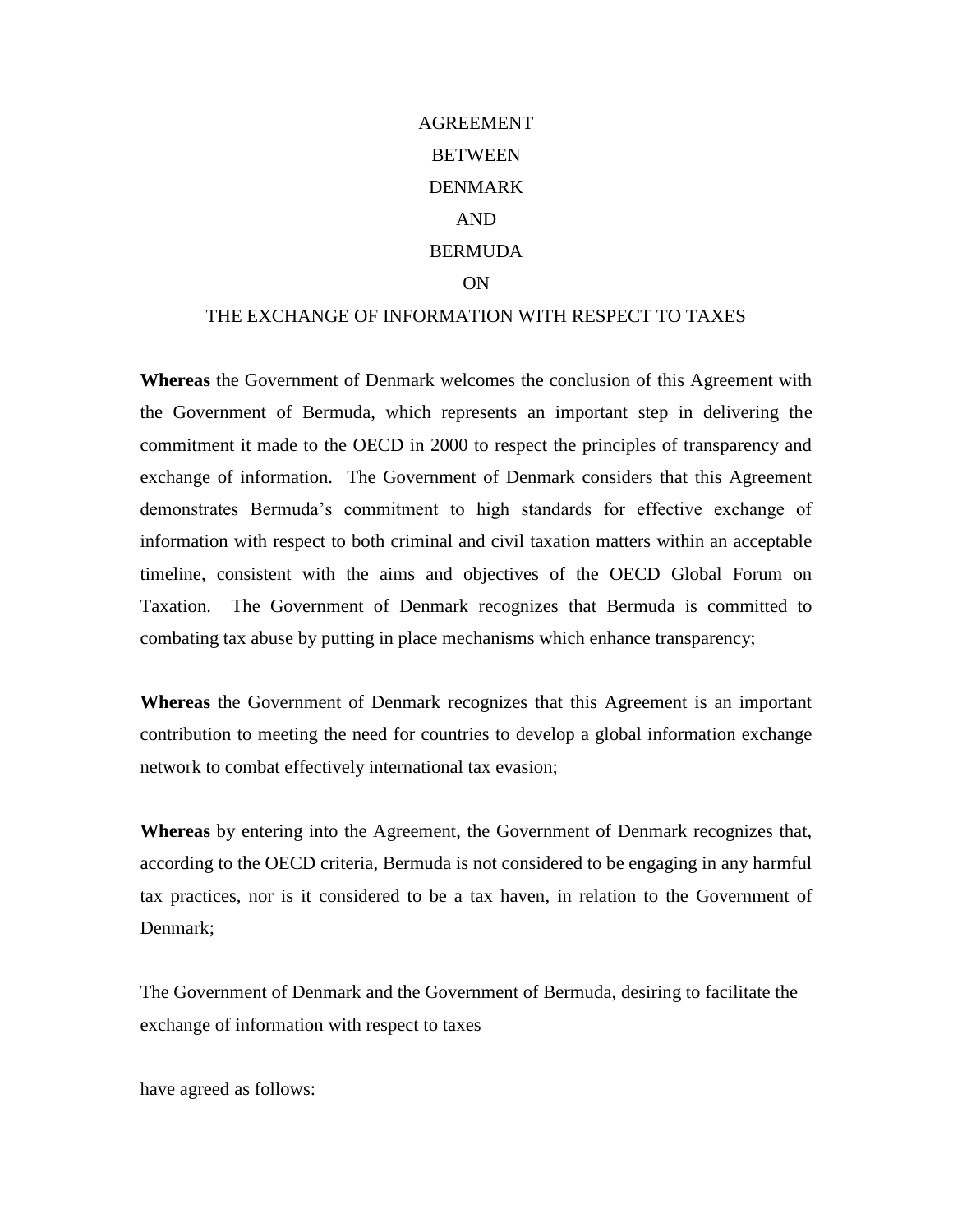# ARTICLE 1

# Object and scope of the Agreement

The competent authorities of the Parties shall provide assistance through exchange of information that is relevant to the administration or enforcement of the domestic laws of the Parties concerning taxes covered by this Agreement. Such information shall include information that is relevant to the determination, assessment and collection of such taxes, the recovery and enforcement of tax claims, or the investigation or prosecution of tax matters. Information shall be exchanged in accordance with the provisions of this Agreement and shall be treated as confidential in the manner provided in Article 8.

# ARTICLE 2

# **Jurisdiction**

A requested Party is not obligated to provide information which is neither held by its authorities nor in the possession or control of persons who are within its territorial jurisdiction.

#### ARTICLE 3

# Taxes covered

1. The existing taxes which are the subject of this Agreement are direct taxes of every kind and description imposed in the Parties.

2. This Agreement shall also apply to any identical or substantially similar taxes imposed after the date of signature of this Agreement in addition to, or in place of, the existing taxes. The competent authorities of the Parties shall notify each other of any substantial changes to the taxation and related information gathering measures covered by this Agreement.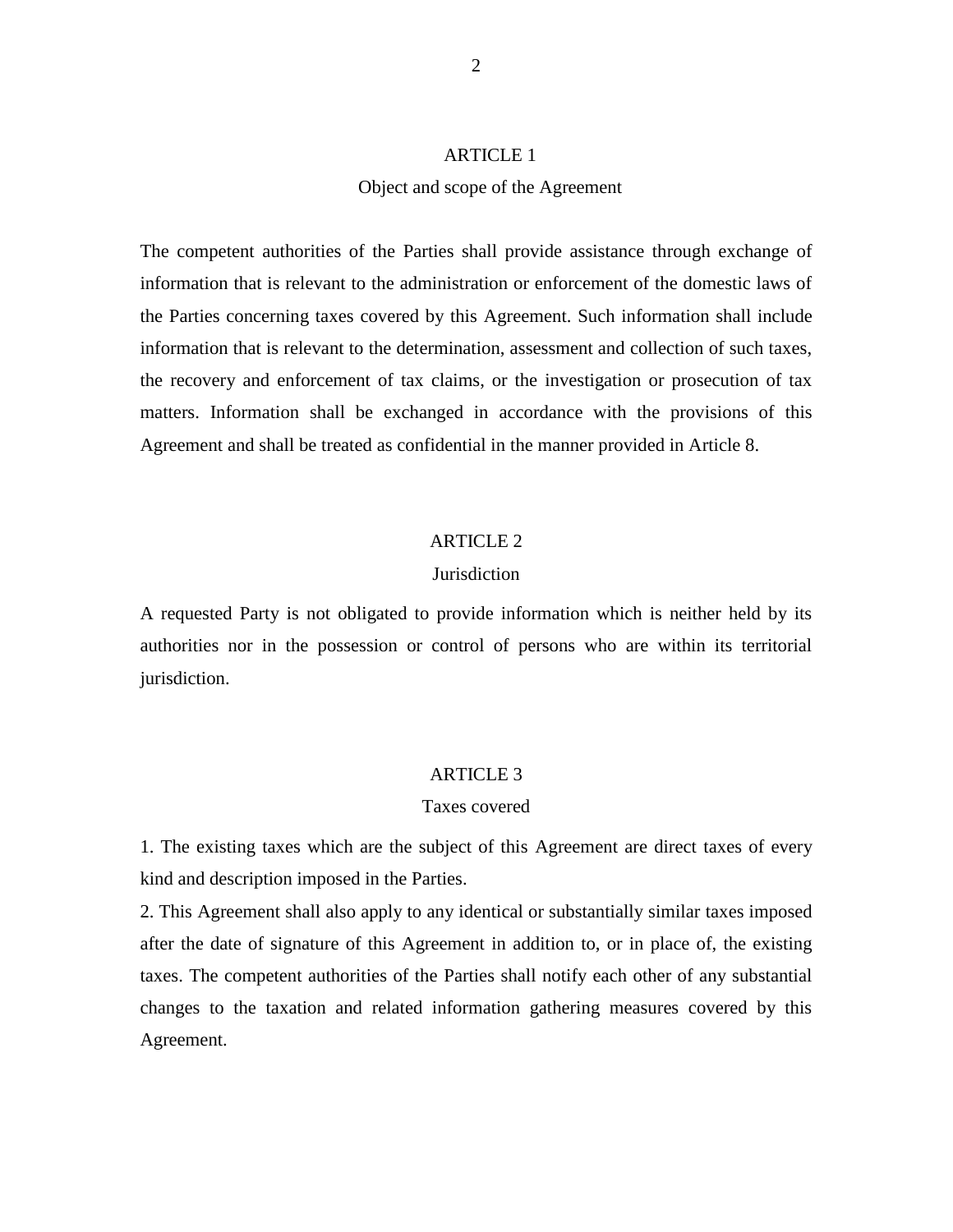# ARTICLE 4 Definitions

1. For the purposes of this Agreement, unless otherwise defined:

(a) "Denmark" means the Kingdom of Denmark including any area outside the territorial sea of Denmark which in accordance with international law has been or may hereafter be designated under Danish laws as an area within which Denmark may exercise sovereign rights with respect to the exploration and exploitation of the natural resources of the sea-bed or its subsoil and the superjacent waters and with respect to other activities for the exploration and economic exploitation of the area; the term does not comprise the Faroe Islands and Greenland;

(b) "Bermuda" means the Islands of Bermuda;

(c) "applicant Party" means the Party requesting information;

(d) "collective investment fund or scheme" means any pooled investment vehicle, irrespective of legal form. The term "public collective investment fund or scheme" means any collective investment fund or scheme provided the units, shares or other interests in the fund or scheme can be readily purchased, sold or redeemed by the public. Units, shares or other interests in the fund or scheme can be readily purchased, sold or redeemed "by the public" if the purchase, sale or redemption is not implicitly or explicitly restricted to a limited group of investors;

(e) "company" means any body corporate or any entity that is treated as a body corporate for tax purposes;

(f) "competent authority" means, in the case of Denmark, the Minister for Taxation or his authorized representative and, in the case of Bermuda, the Minister of Finance or an authorised representative of the Minister;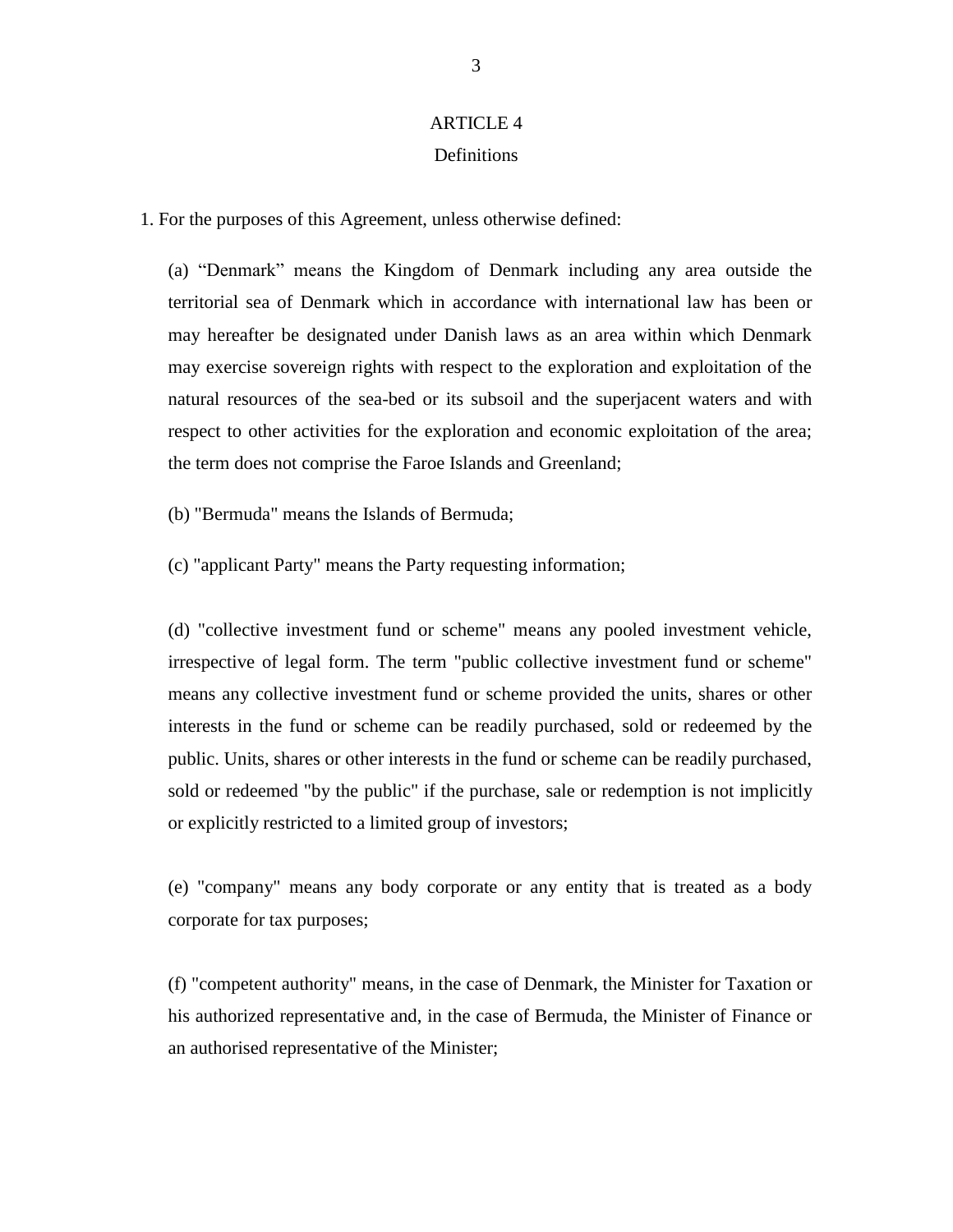(g) "Party" means Denmark or Bermuda as the context requires;

(h) "information" means any fact, statement or record in any form whatever;

(i) "information-gathering measures" means laws and administrative or judicial procedures that enable a Party to obtain and provide the requested information;

(j) "national" means:

(i) in the case of Denmark,

(A) any Danish citizen, and

- (B) any legal person, partnership, association or other entity deriving its status as such from the laws in force in Denmark; and
- (ii) in the case of Bermuda, any legal person, partnership, company, trust, state, association or other entity deriving its status as such from the laws in force in Bermuda;

(k) "person" includes an individual, a company and any other body of persons;

(l) "principal class of shares" means the class or classes of shares representing a majority of the voting power and value of the company;

(m) "publicly traded company" means any company whose principal class of shares is listed on a recognised stock exchange provided its listed shares can be readily purchased or sold by the public. Shares can be purchased or sold "by the public" if the purchase or sale of shares is not implicitly or explicitly restricted to a limited group of investors;

(n) "recognised stock exchange" means any stock exchange agreed upon by the competent authorities of the Parties;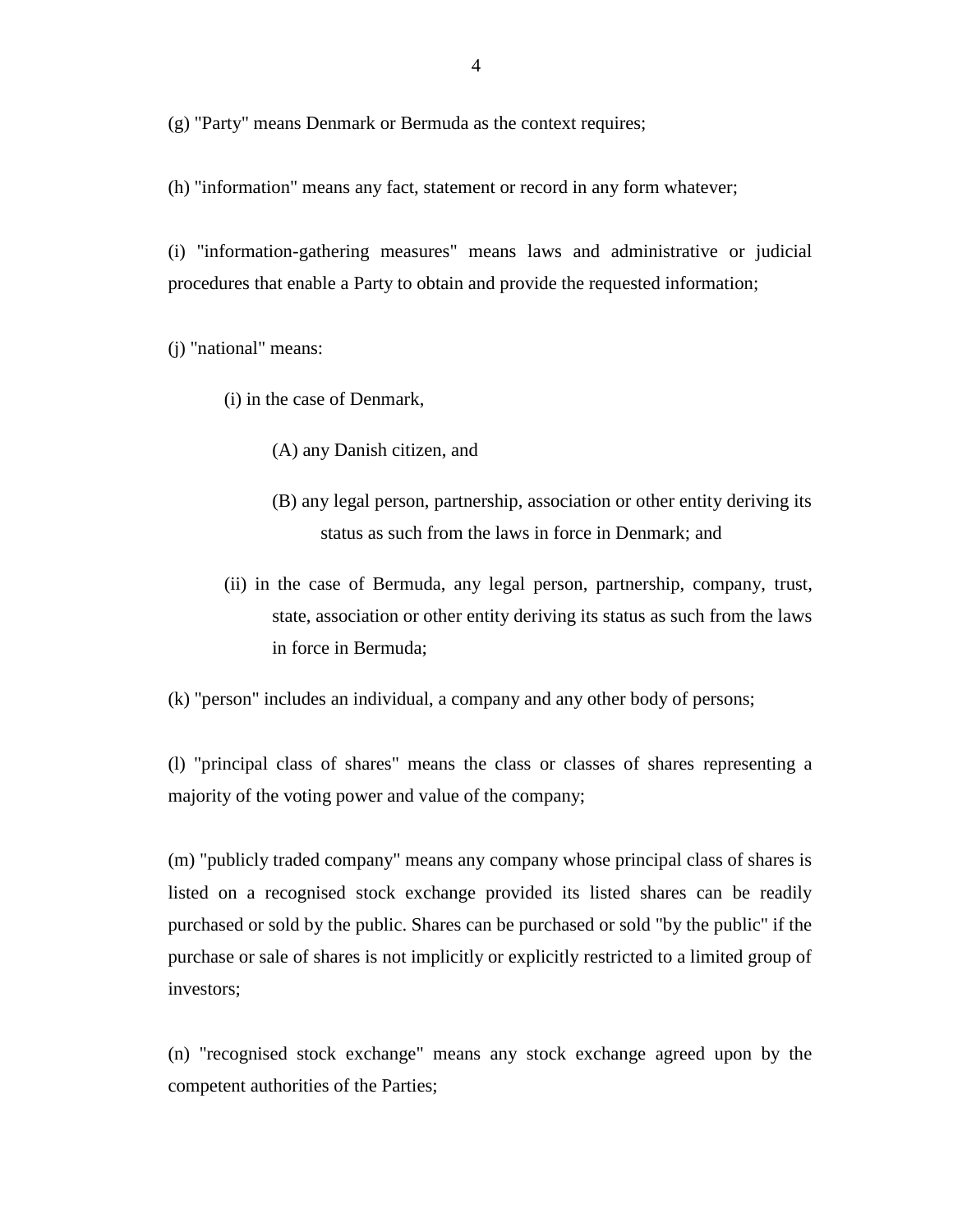(p) "resident" means:

(i) in the case of Denmark, any person who, under the laws of Denmark, is liable to tax therein by reason of his domicile, residence, place of management or any other criterion of a similar nature, and also includes the state itself and any political subdivision or local authority thereof. This term, however, does not include any person who is liable to tax in Denmark in respect only of income from sources in Denmark;

(ii) in the case of Bermuda, an individual who is ordinarily resident in Bermuda; and a company, partnership, trust or association created under the laws of Bermuda;

(q) serious tax evasion" means wilfully, with dishonest intent to defraud the public revenue, evading or attempting to evade any tax liability where an affirmative act or omission constituting an evasion or attempted evasion has occurred. The tax liability must be of a significant or substantial amount, either as an absolute amount or in relation to an annual tax liability, and the conduct involved must either constitute a systematic effort or pattern of activity designed or tending to conceal pertinent facts from or provide inaccurate facts to the tax authorities of either Party, or constitute falsifying or concealing identity. The competent authorities shall agree on the scope and extent of matters falling within this definition; and

(r) "tax" means any tax to which this Agreement applies.

2. The term "relevant" wherever used in the Agreement with respect to information, shall be interpreted in a manner that ensures that information will be considered relevant notwithstanding that a definite assessment of the pertinence of the information to an ongoing investigation could only be made following the receipt of the information.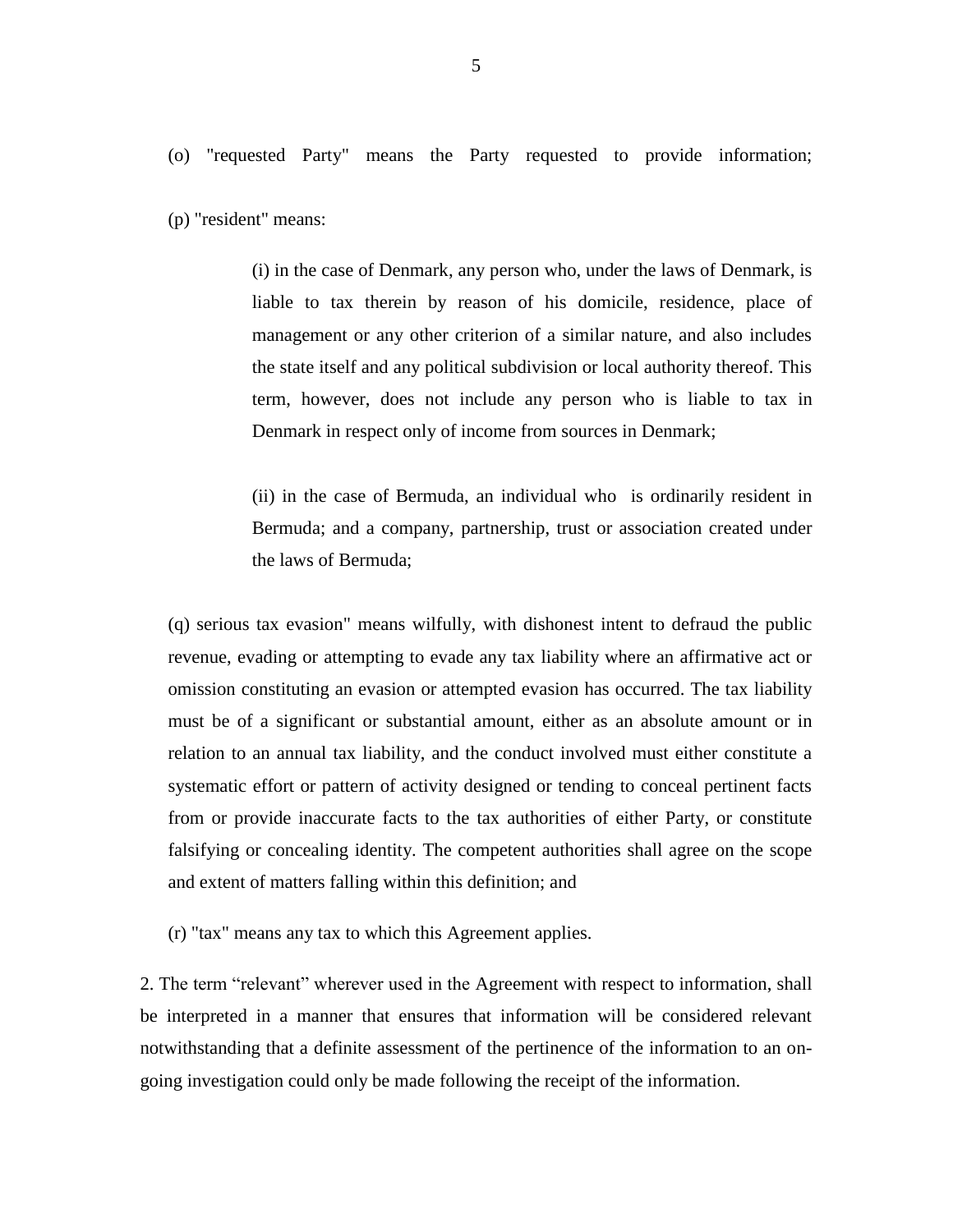3. As regards the application of this Agreement at any time by a Party, any term not defined herein shall, unless the context otherwise requires, have the meaning that it has at the time under the law of that Party, any meaning under the applicable tax laws of that Party prevailing over a meaning given to the term under other laws of that Party.

# ARTICLE 5

# Exchange of information upon request

1. The competent authority of the requested Party shall provide upon request information for the purposes referred to in Article 1. Such information shall be exchanged without regard to whether the conduct being investigated would constitute a crime under the laws of the requested Party if such conduct occurred in the requested Party.

2. If the information in the possession of the competent authority of the requested Party is not sufficient to enable it to comply with the request for information, the requested Party shall use all relevant information gathering measures to provide the applicant Party with the information requested, notwithstanding that the requested Party may not need such information for its own tax purposes.

3. If specifically requested by the competent authority of the applicant Party, the competent authority of the requested Party shall provide information under this Article, to the extent allowable under its domestic laws, in the form of depositions of witnesses and authenticated copies of original records.

4. Each Party shall ensure that its competent authority, for the purposes of this Agreement, has the authority to obtain and provide upon request:

(a) information held by banks, other financial institutions, and any person, including nominees and trustees, acting in an agency or fiduciary capacity;

(b) information regarding the ownership of companies, partnerships and other persons, including, within the constraints of Article 2, ownership information on all such persons in an ownership chain; in the case of trusts, information on settlors, trustees,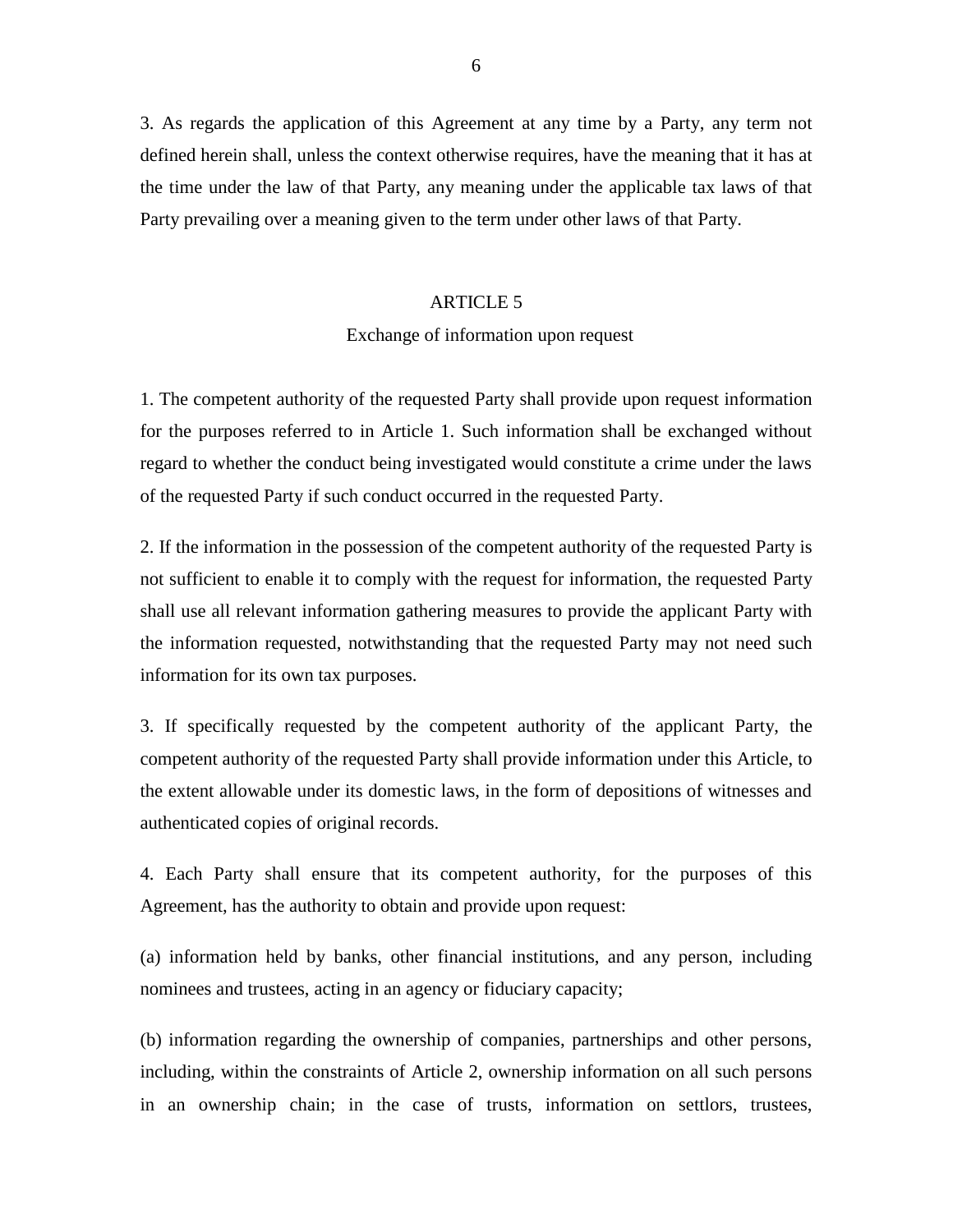beneficiaries, and the position in an ownership chain; and in the case of foundations, information on founders, members of the foundation council and beneficiaries and the position in an ownership chain.

5. This Agreement does not create an obligation on the Parties to obtain or provide:

(a) ownership information with respect to publicly traded companies or public collective investment funds or schemes unless such information can be obtained without giving rise to disproportionate difficulties;

(b) information relating to a period more than six years prior to the tax period under consideration;

(c) information unless the applicant Party has pursued all means available in its own Party to obtain the information, except those that would give rise to disproportionate difficulties;

(d) information in the possession or control of a person other than the taxpayer that does not directly relate to the taxpayer.

6. Where the applicant Party requests information with respect to a matter which does not constitute serious tax evasion, a senior official of its competent authority shall certify that the request is relevant to, and necessary for, the determination of the tax liability of the taxpayer under the laws of the applicant Party.

7. If information is requested that relates to a person that is not a resident, nor a national, of one or other of the Parties, it also shall be established to the satisfaction of the competent authority of the requested Party that such information is necessary for the proper administration and enforcement of the fiscal laws of the applicant Party.

8. The competent authority of the applicant Party shall provide the following information to the competent authority of the requested Party when making a request for information under this Agreement to demonstrate the relevance of the information sought to the request: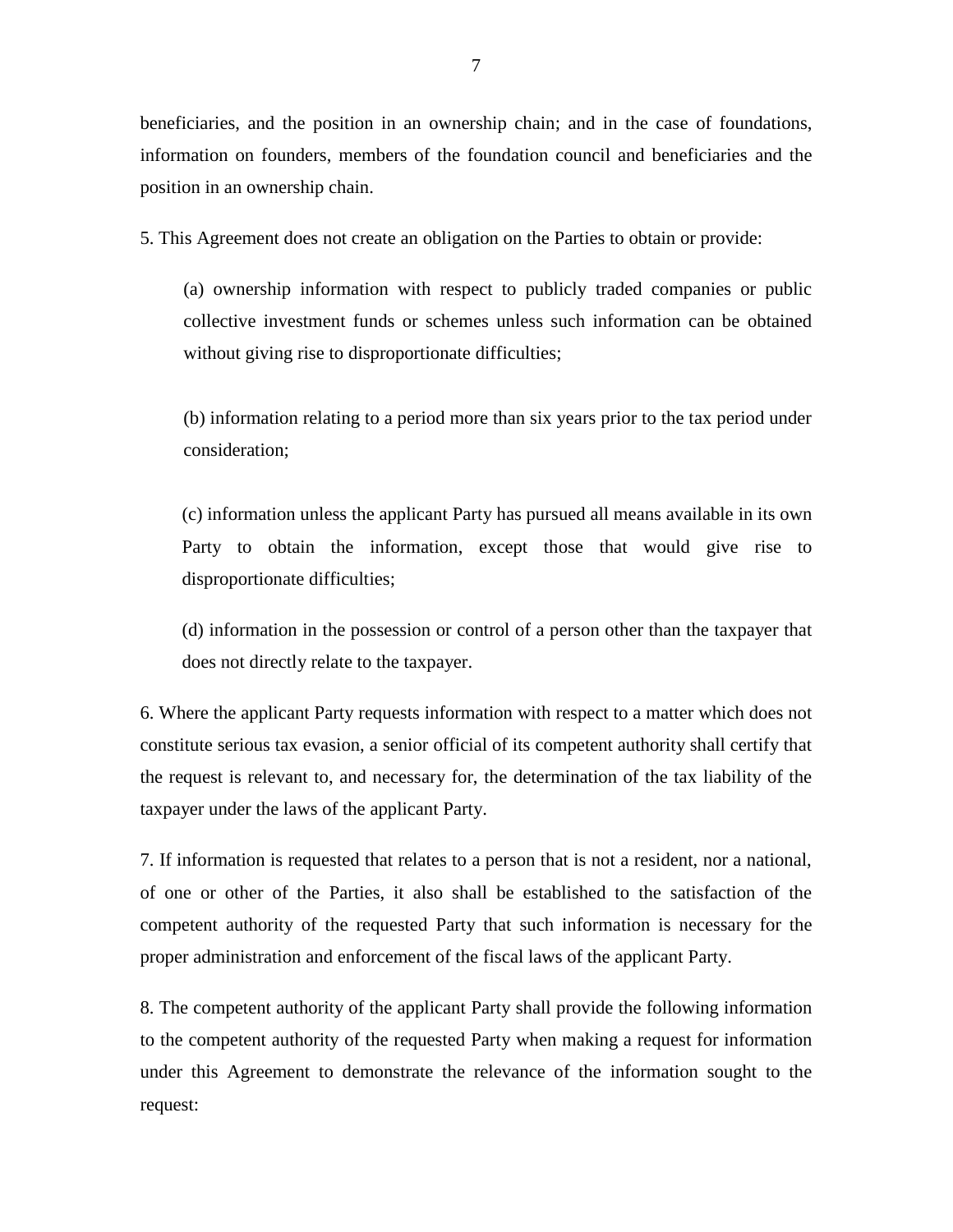(a) the identity of the taxpayer under examination or investigation;

(b) grounds for believing that the information requested is in the possession or control of a person subject to the jurisdiction of the requested Party;

(c) to the extent known, the name and address of any person believed to be in possession or control of the information requested;

(d) a statement that the request conforms to the law and administrative practice of the applicant Party and would be obtainable by the applicant Party under its laws in similar circumstances, both for its own tax purposes and in response to a valid request from the requested Party under this Agreement;

(e) a statement that the applicant Party has pursued all means available in its own Party to obtain the information, except those that would give rise to disproportionate difficulties;

and, to the fullest extent possible:

(f) the nature and type of the information requested, including a description of the specific evidence, information or other assistance sought and the form, in which the applicant Party prefers to receive the information;

(g) the tax purposes for which the information is sought and why it is relevant to the determination of the tax liability of a taxpayer under the laws of the applicant Party;

(h) information that such taxpayer is a resident in, or national of, one of the Parties, or that it is necessary for the determination of the tax liability of a taxpayer under the laws of the applicant Party;

(i) the period of time with respect to which the information is required for the tax purposes.

9. The competent authority of the requested Party shall forward the requested information as promptly as possible to the applicant Party. To ensure a prompt response, the competent authority of the requested Party shall: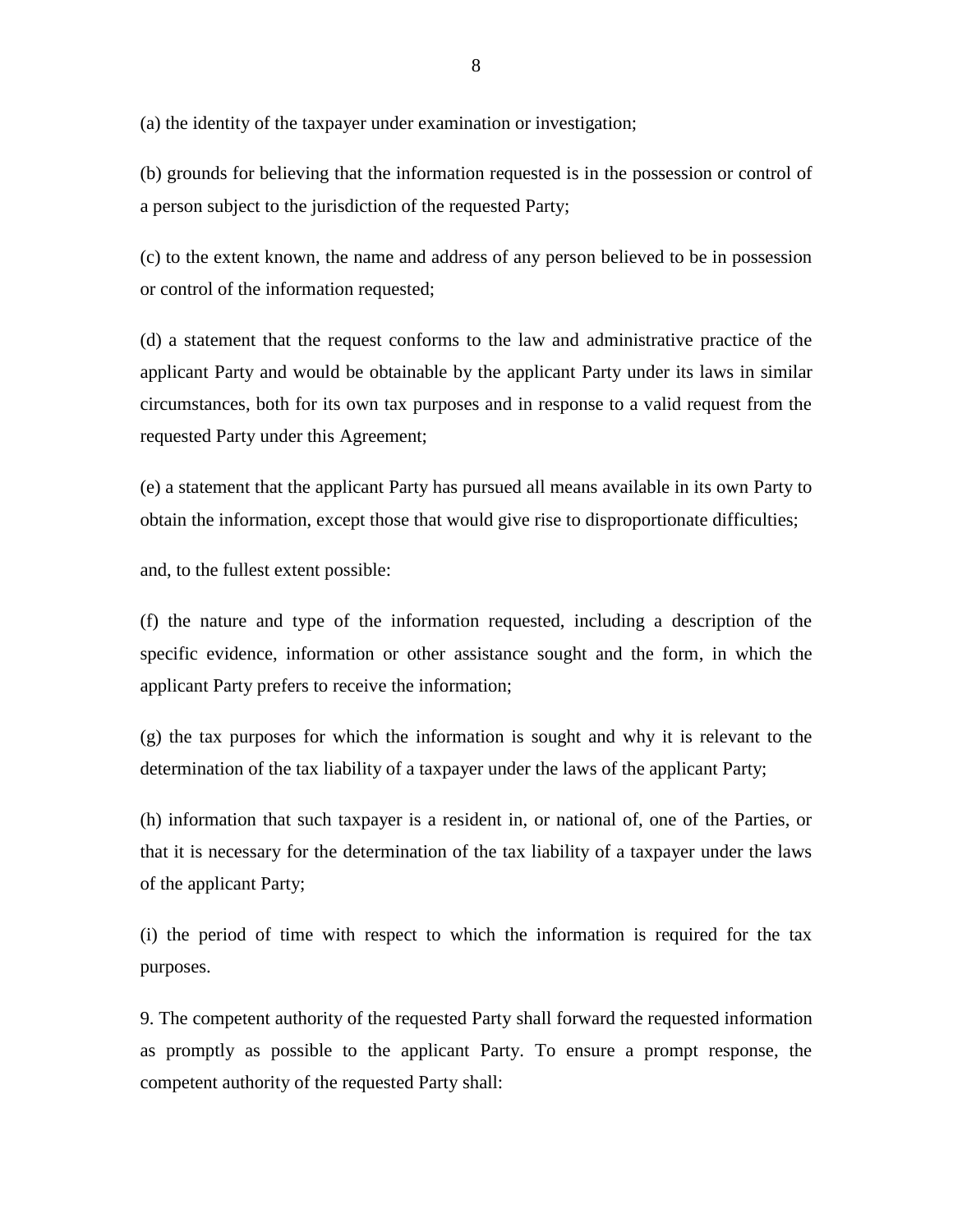(a) confirm receipt of a request in writing to the competent authority of the applicant Party and shall notify the competent authority of the applicant Party of deficiencies in the request, if any, within 60 days of the receipt of the request; and

(b) if the competent authority of the requested Party has been unable to obtain and provide the information within 90 days of receipt of the request, including if it encounters obstacles in furnishing the information or it refuses to furnish the information, it shall immediately inform the applicant Party, explaining the reason for its inability, the nature of the obstacles or the reasons for its refusal.

#### ARTICLE 6

# Tax examinations abroad

1. The requested Party may allow, to the extent permitted under its domestic law, representatives of the competent authority of the applicant Party to enter the territory of the requested Party to interview individuals and examine records with the written consent of the persons concerned. The competent authority of the applicant Party shall notify the competent authority of the requested Party of the time and place of the meeting with the individuals concerned.

2. At the request of the competent authority of the applicant Party, the competent authority of the requested Party may allow representatives of the competent authority of the applicant Party to be present at the appropriate part of a tax examination in the requested Party.

3. If the request referred to in paragraph 2 is acceded to, the competent authority of the requested Party conducting the examination shall, as soon as possible, notify the competent authority of the applicant Party about the time and place of the examination, the authority or official designated to carry out the examination and the procedures and conditions required by the requested Party for the conduct of the examination. All decisions with respect to the conduct of the tax examination shall be made by the requested Party conducting the examination.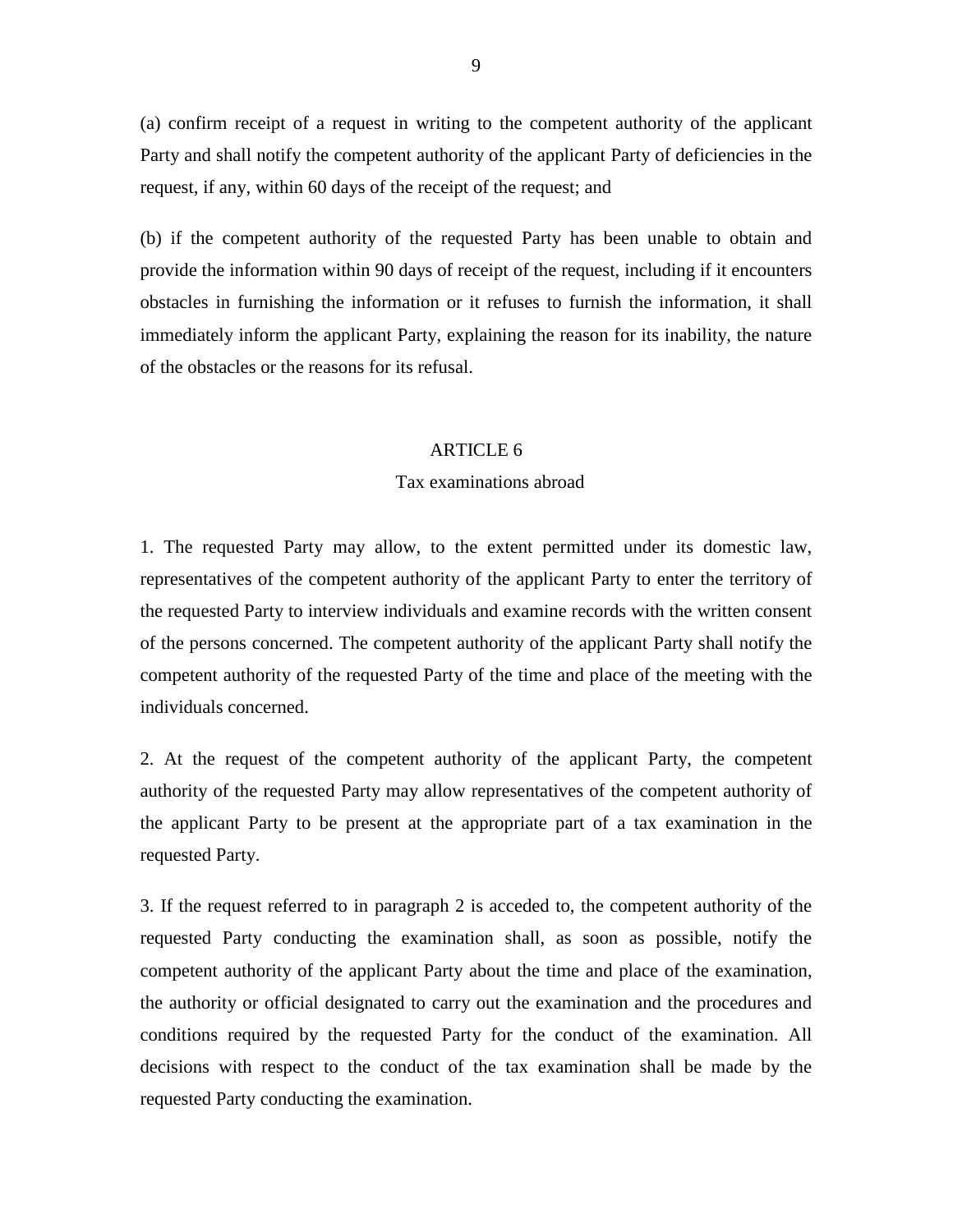# ARTICLE 7

# Possibility of declining a request

- 1. The competent authority of the requested Party may decline to assist where:
- (a) the request is not made in conformity with this Agreement;
- (b) the disclosure of the information requested would be contrary to the public policy of the requested Party;
- (c) the applicant Party would not be able to obtain the information

(i) under its own laws for purposes of administration or enforcement of its own tax laws or

(ii) in response to a valid request from the requested Party under this Agreement.

2. The provisions of this Agreement shall not impose on a Party the obligation to supply information which would disclose any trade, business, industrial, commercial or professional secret or trade process. Notwithstanding the foregoing, information of the type referred to in paragraph 4 of Article 5 shall not be treated as such a secret or trade process merely because it meets the criteria in that paragraph.

3. The provisions of this Agreement shall not impose on a Party the obligation to obtain or provide information which would reveal confidential communications between a client and an attorney, solicitor or other admitted legal representative where such communications:

(a) are communications between a professional legal adviser and a client made in connection with the giving of legal advice to the client;

(b) are communications between a professional legal adviser and a client, professional legal adviser acting for the client and another person, or the client and another person made in connection with or in contemplation of legal proceedings and for the purposes of such proceedings; and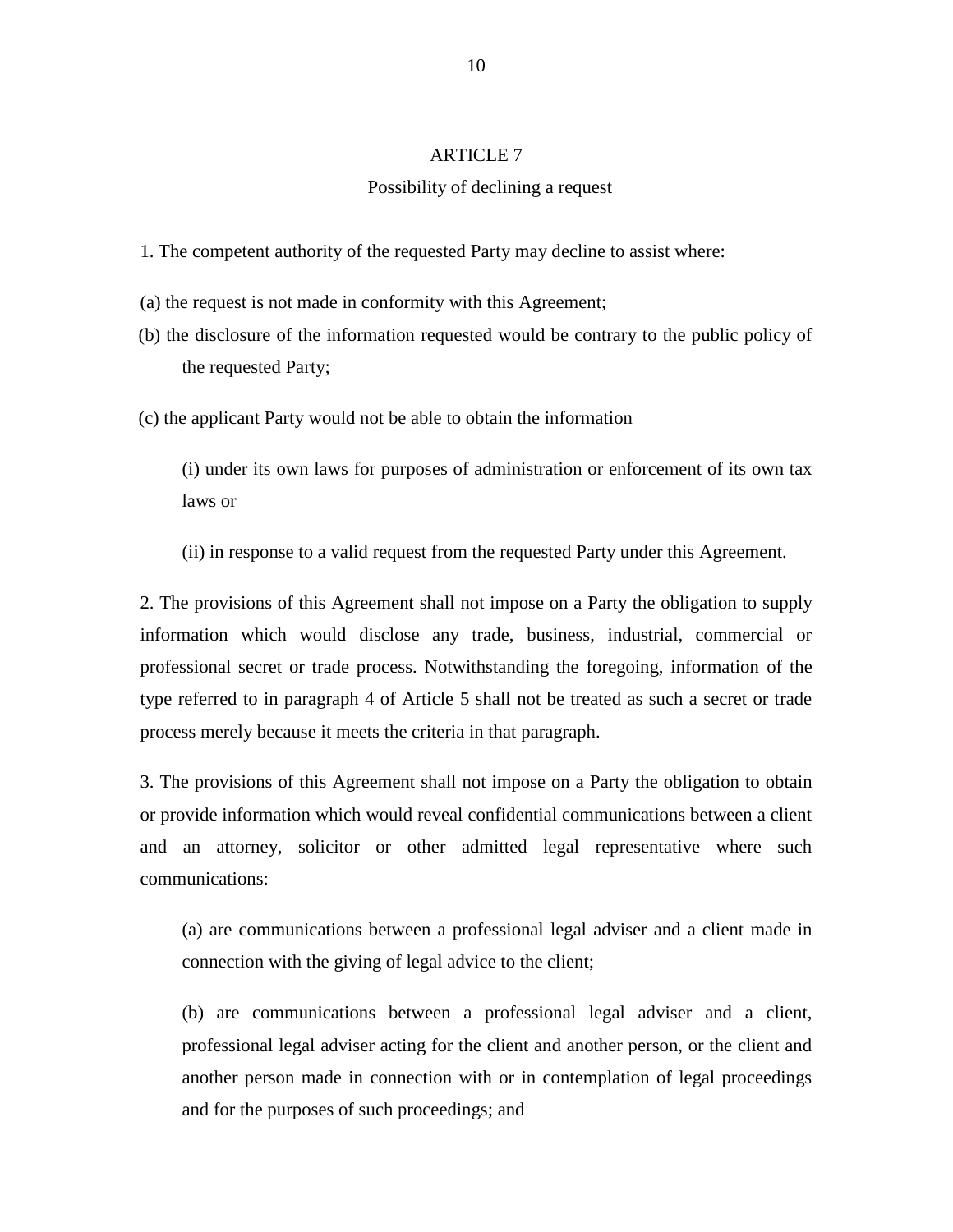(c) include items enclosed with or referred to in such communications and made:

(i) in connection with the giving of legal advice; or

(ii) in connection with or in contemplation of legal proceedings and for the purposes of such proceedings, when the items are in the possession of a person who is entitled to possession of them.

4. A request for information shall not be refused on the ground that the tax claim giving rise to the request is disputed.

5. The requested Party may decline a request for information if the information is requested by the applicant Party to administer or enforce a provision of the tax law of the applicant Party, or any requirement connected therewith, which discriminates against a national of the requested Party as compared with a national of the applicant Party in the same circumstances.

# ARTICLE 8

#### Confidentiality

Any information received by a Party under this Agreement shall be treated as confidential and may be disclosed only to persons or authorities (including courts and administrative bodies) in the jurisdiction of the Party concerned with the assessment or collection of, the enforcement or prosecution in respect of, or the determination of appeals in relation to, the taxes covered by this Agreement, and to persons concerned with the regulation of disclosure and use of information. Such persons or authorities shall use such information only for such purposes. They may disclose the information in public court proceedings or in judicial decisions. The information may not be disclosed to any other person or entity or authority or any other jurisdiction without the express written consent of the competent authority of the requested Party.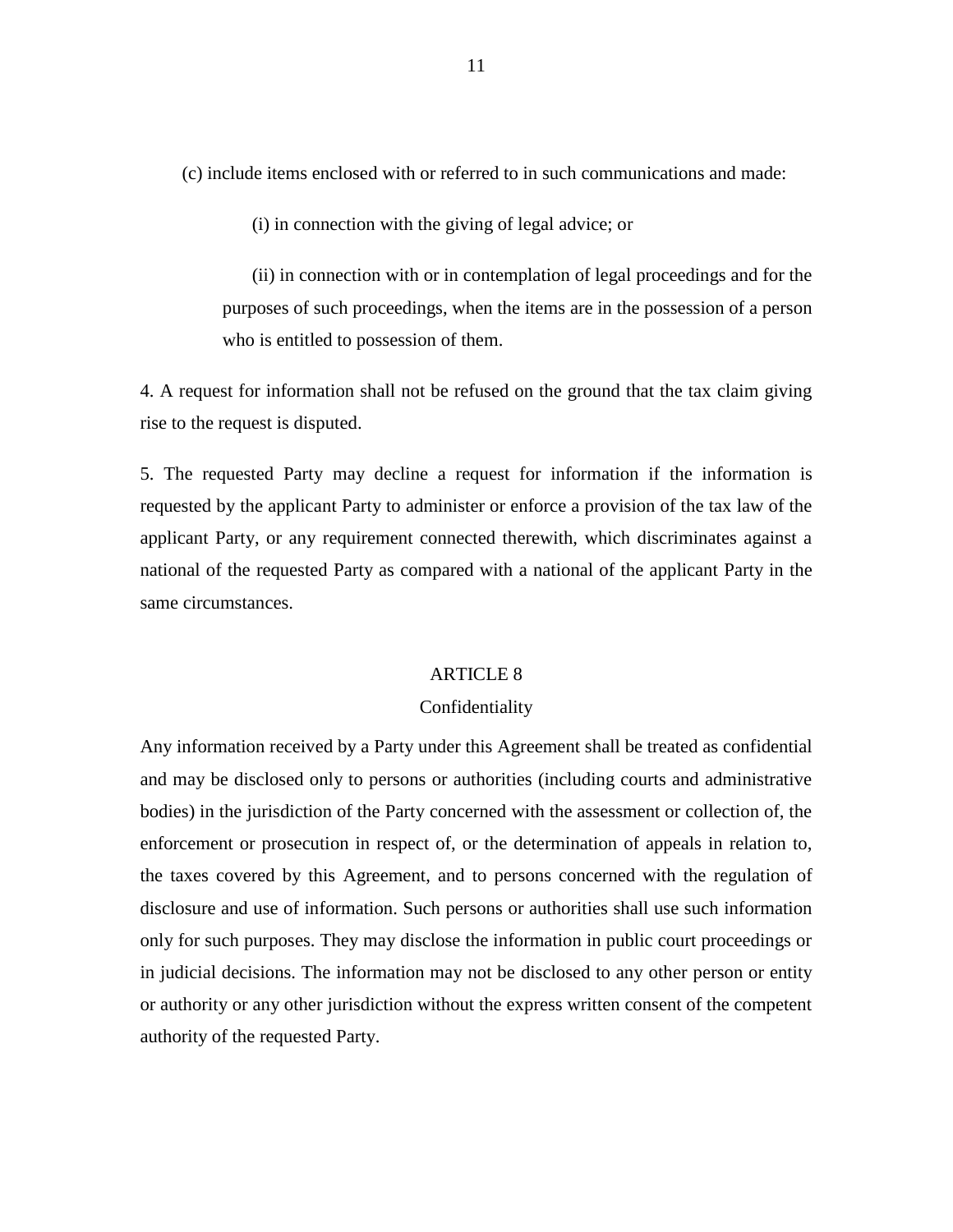# ARTICLE 9

#### **Safeguards**

The rights and safeguards secured to persons by the laws or administrative practices of the requested Party remain applicable. The rights and safeguards may not be applied by the requested Party in a manner that unduly prevents or delays effective exchange of information.

# ARTICLE 10

# **Costs**

Incidence of costs incurred in providing assistance (including reasonable costs of third parties and external advisors in connection with litigation or otherwise) shall be agreed by the competent authorities of the Parties.

# ARTICLE 11

# No prejudicial or restrictive measures

1. In the event that a Party has reason to believe that the other Party has introduced prejudicial or restrictive measures based on harmful tax practices to residents or nationals of the other Party, both Parties shall immediately initiate competent authority proceedings to resolve the matter.

2. A prejudicial or restrictive measure based on harmful tax practices means a measure applied by one Party to residents or nationals of either Party on the basis that the other Party does not engage in effective exchange of information or because it lacks transparency in the operation of its laws, regulations or administrative practices, or on the basis of no or nominal taxes and one of the preceding criteria.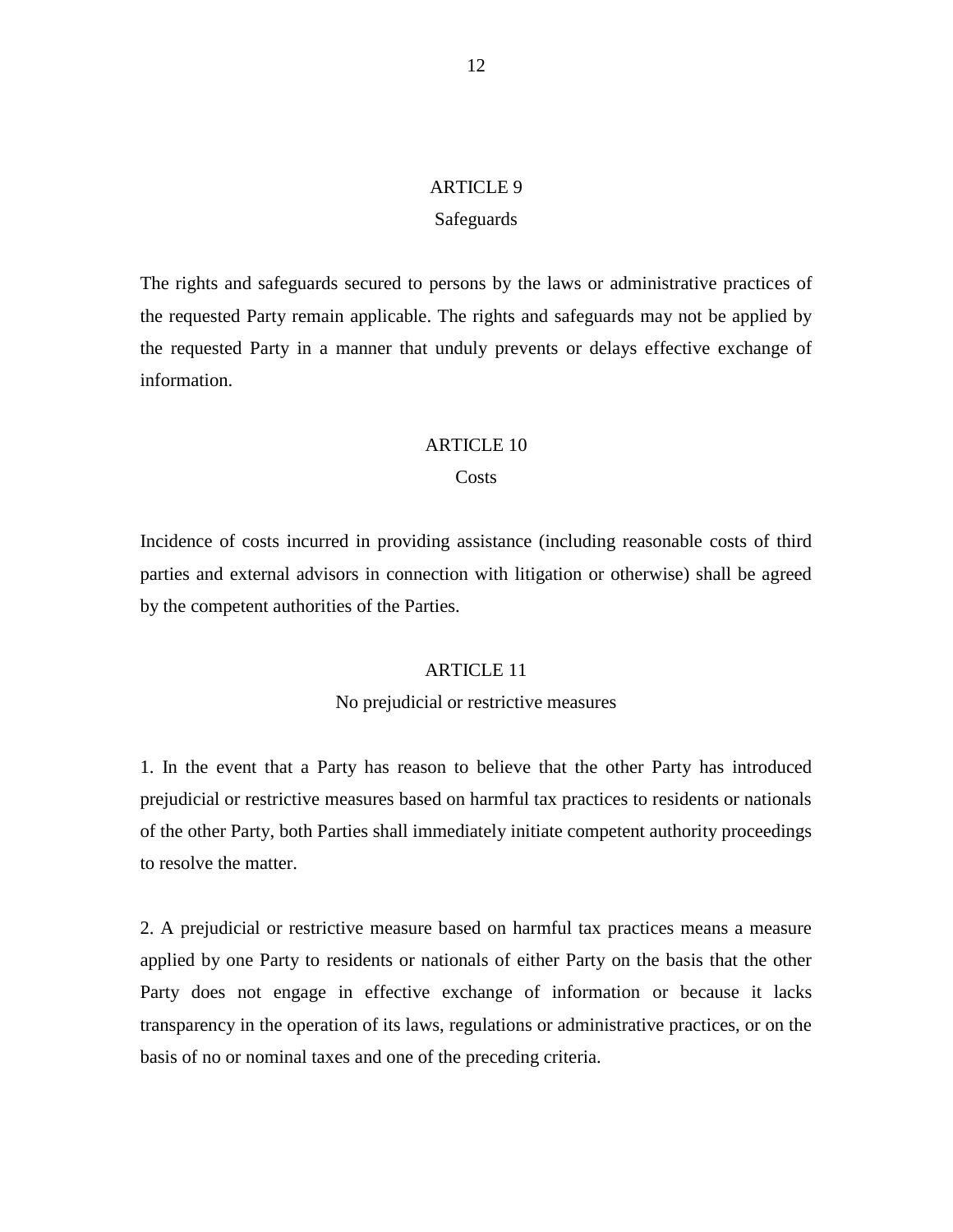3. Without limiting the generality of the term "prejudicial or restrictive measures" it includes the denial of a deduction, credit or exemption, the imposition of a tax, charge or levy, or special reporting requirements. Such measures include any measure which relate, directly or indirectly, to taxation matters. However, they do not include any generally applicable measure, applied by either Party against, amongst others, members of the OECD generally.

#### ARTICLE 12

### Mutual Agreement Procedure

1. The competent authorities of the Parties shall jointly endeavour to resolve any difficulties or doubts arising as to the interpretation or application of this Agreement.

2. In addition to the endeavours referred to in paragraph 1, the competent authorities of the Parties may mutually determine the procedures to be used under Articles 5 and 6.

3. The competent authorities of the Parties may communicate with each other directly for the purposes of this Article.

# ARTICLE 13

# Entry into Force

This Agreement shall enter into force on the thirtieth day after the later of the dates on which each of the Parties has notified the other in writing that the formalities constitutionally or otherwise required in their respective Party have been complied with. Upon the date of entry into force, it shall have effect:

(a) For criminal tax matters on that date; however, no earlier than January  $1<sup>st</sup>$ , 2010; and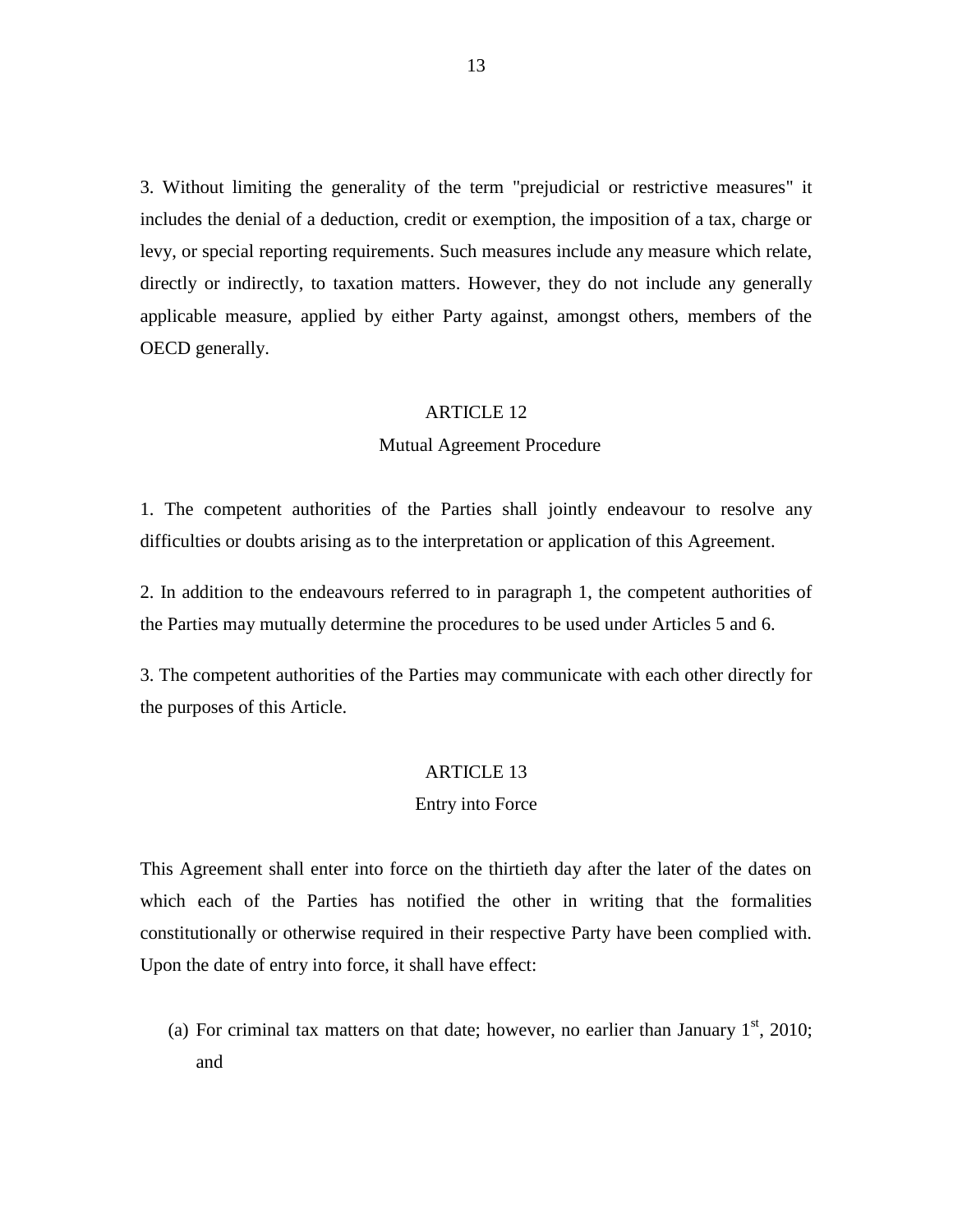(b) For all other matters covered in Article 1 on that date; however, no earlier than January  $1<sup>st</sup>$ , 2010, but only in respect of taxable periods beginning on or after that date or, where there is no taxable period, all charges to tax arising on or after that date.

# ARTICLE 14

# Termination

1. Either Party may terminate the Agreement by serving a notice of termination on the other Party.

2. Such termination shall become effective on the first day of the month following the expiration of a period of six months after the date of receipt of notice of termination by the other Party.

3. In the event of termination, both Parties shall remain bound by the provisions of Article 8 with respect to any information obtained under the Agreement.

In witness whereof the undersigned being duly authorised in that behalf by the respective parties, have signed this Agreement.

| Done at   |  |
|-----------|--|
| language. |  |

this in duplicate in the English

FOR THE GOVERNMENT OF FOR THE GOVERNMENT OF **DENMARK BERMUDA**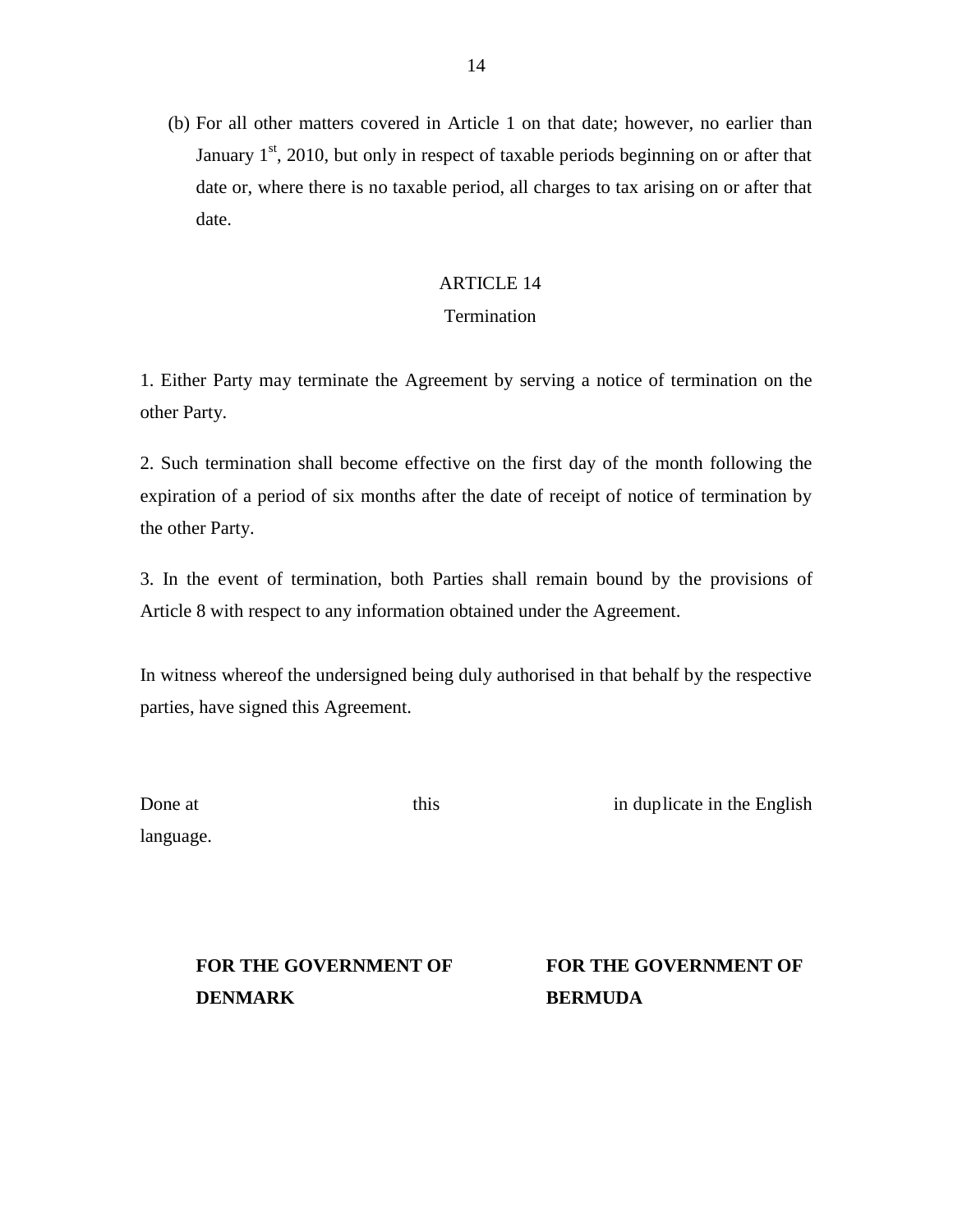# PROTOCOL **BETWEEN** THE GOVERNMENT OF DENMARK AND THE GOVERNMENT OF BERMUDA CONCERNING THE INTERPRETATION OR APPLICATION OF THE AGREEMENT BETWEEN THE GOVERNMENT OF DENMARK AND THE GOVERNMENT OF BERMUDA ON THE EXCHANGE OF INFORMATION RELATING TO TAX MATTERS

The Government of Denmark and the Government of Bermuda (the "Parties"), desiring to facilitate the exchange of information with respect to taxes, have reached the following understanding:

This Protocol shall form an integral part of the Agreement and shall enter into force in accordance with Article 13 at the same time the Agreement enters into force.

The Competent Authorities may, by mutual arrangement amend this Protocol at any time in writing. The amended Protocol will come into effect on the date of the final letter arranging the amendment.

The Government of Bermuda will take the measures necessary to repeal any provision of its domestic legislation that requires that information is physically present for the purposes of fulfilling this Agreement. The Government of Denmark in turn will pursue all means available in its own territory to obtain the information, except those that would give rise to disproportionate difficulties.

15